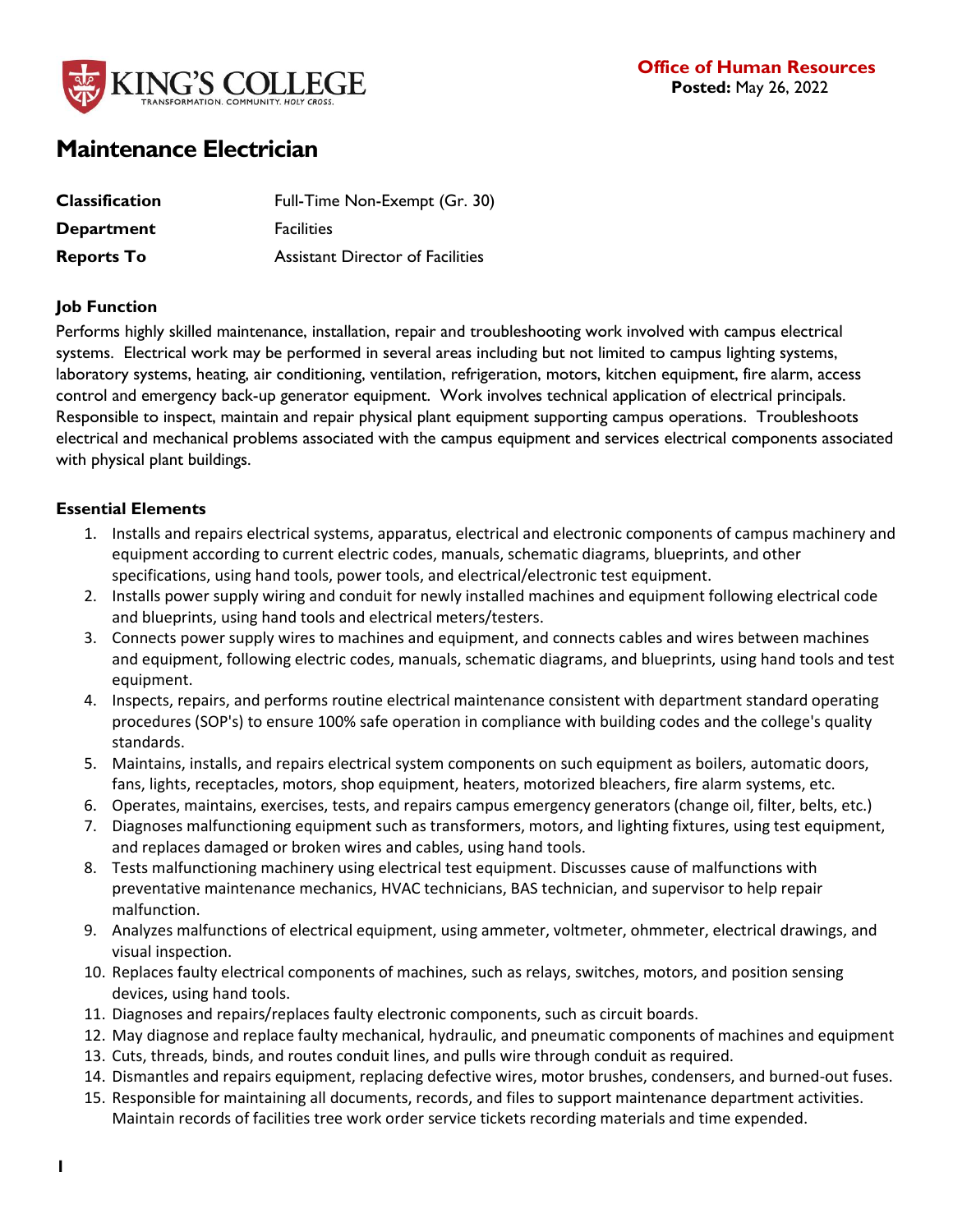# **Office of Human Resources Posted:** May 26, 2022



- 16. Utilize safety devices and personal protective equipment to minimize the frequency and severity of work-related accidents. The employee is also responsible for using safe practices and methods in the operation of equipment related to this job. Follows standard procedures, techniques, and safety precautions in performance of duties. Attends departmental training, such as safety and equipment training.
- 17. The employee is further responsible for correcting and/or reporting any conditions within the building or grounds that may be hazardous to employees, students or staff members assigned to the building.
- 18. Completes daily scheduled equipment, property and campus building inspections. Takes all corrective action up to and including the restriction or removal of faulty equipment/property from daily operations.
- 19. Maintains all equipment and building inspection, repair and preventive maintenance schedules, logs, files, and records.
- 20. Properly stores and maintains all college issued tools and related equipment.
- 21. Operates, maintains, and repairs all types of electrical motors and engines used to power pumps, compressors, and fans.
- 22. Conducts visual inspections of electrical systems and spaces, documenting readings, noting those that are outside of acceptable tolerances and, when appropriate, rectifying deficiencies.
- 23. Assists in the creation and execution of preventative maintenance of all equipment as required.
- 24. Must be able to safely work with different building voltages (120V, 277V, 480V) and implements all necessary safety procedures when working with these voltages and circuitry.
- 25. Possesses knowledge and ability to perform work on high and low voltage electricity and high- and low-pressure boilers.
- 26. Interacts and cooperates effectively with student tenants, external contracted service personnel, faculty and building staff. Performs in a highly integrated team environment.
- 27. Maintains strict adherence to NEC, OSHA, and college safety guidelines and procedures. Maintains a clean work site that minimally interferes with campus business operations.
- 28. Operates motor vehicles as required.
- 29. Position is classified as an essential services role. Incumbent must report to work during campus closures to ensure campus-wide facilities services are provided for the college community. Also serves on a rotational 7x24 on-call schedule responding to various campus emergencies.

# **Non-Essential Elements**

- 1. Proficient use of electrical testing meters, power tools and equipment.
- 2. Familiarity with Metasys Building Automation System and energy management is helpful.
- 3. Responsible for snow removal and ice maintenance during inclement weather situations.
- 4. Performs other duties as assigned.

#### **Required Skills, Training, and Experience**

- 1. High school diploma, technical diploma and/or certificate from a recognized trade school.
- 2. Must be a licensed electrician (journeyman or master) with minimum 5 years of work-related experience.
- 3. Thorough knowledge of national electrical code, NFPA, life safety, local building codes and OSHA safety requirements especially as they relate to electrical work.
- 4. Knowledge of the principles of electricity, electrical maintenance methods, special tools/testing equipment, and hazards of the electrical trade.
- 5. Skill in the application of methods used in the electrical trade, in the use of hand tools, testing equipment and safe installation of new and replacement parts.
- 6. Knowledge of power distribution systems, electrical panel boards, and electrical switchgear for single and multiphase systems up to and including 480 Volts.